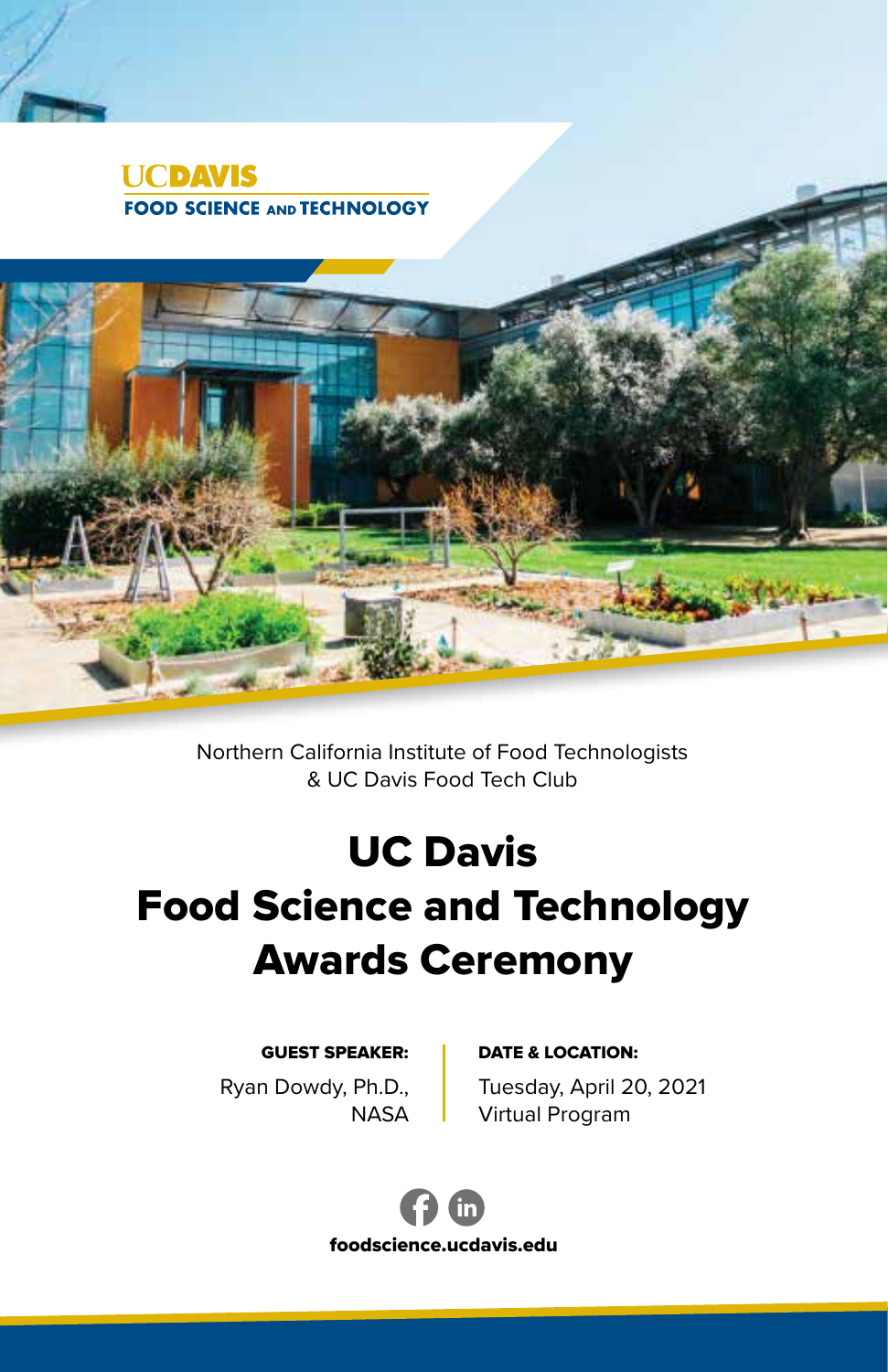## Department of Food Science and Technology Faculty and Programs

#### **Brewing**

Glen Fox

#### **Consumer Sciences**

Charlotte Biltekoff Julien Delarue Jean-Xavier Guinard

#### **Food Biotechnology and Molecular Biology**

Daniela Barile Juliana De Moura Bell Bruce German David Mills

#### **Food Engineering / Physical Chemistry / Technology**

Daniela Barile, Gail Bornhorst, Stephanie Dungan, Nitin Nitin, Moshe Rosenberg, Christopher Simmons, Ned Spang, Ameer Taha, Selina Wang

#### **Microbial Food Safety and Quality**

Linda Harris, Erin DiCaprio, Maria Marco, David Mills, Carolyn Slupsky, Luxin Wang

#### **Nutrition and Toxicology**

Bruce German, Alyson Mitchell, Carolyn Slupsky

#### **Pedagogy and Evaluation**

Bwalya Lungu

#### **Properties of Foods**

Daniela Barile Stephanie Dungan Bruce German Alyson Mitchell, Nitin Nitin, Moshe Rosenberg, Ameer Taha, Selina Wang

#### **Sensory Science**

Jean-Xavier Guinard Julien Delarue

#### **Associated Programs**

*California Institute of Food and Agricultural Research*

*Foods for Health* Bruce German (530-752-1486)

*Robert Mondavi Institute for Wine and Food Science* Andrew Waterhouse, Director, (530-754-6349) rmi.ucdavis.edu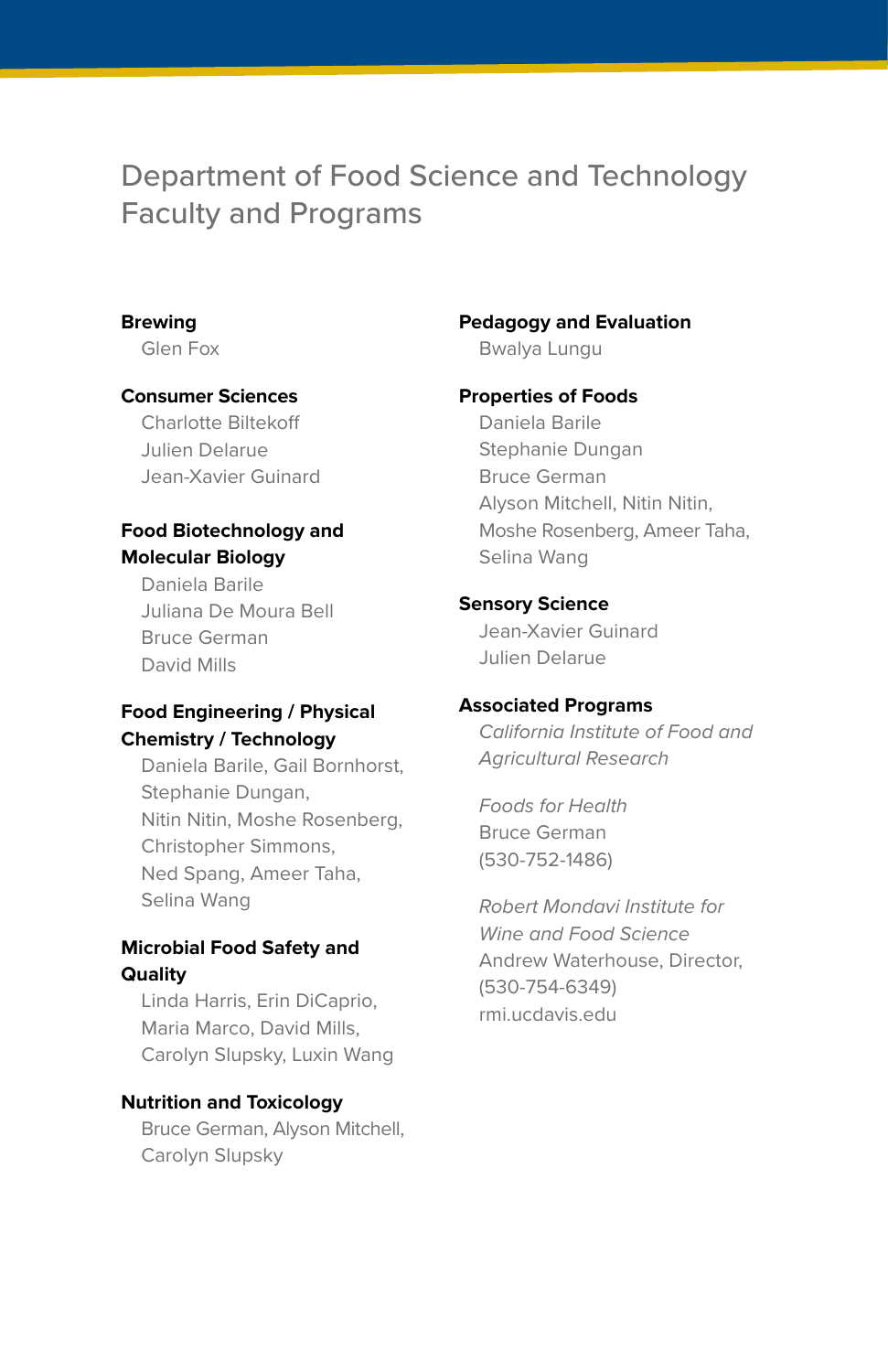## Program

#### 4:00-5:30 p.m. AGENDA

#### **Welcome**

*Food Tech Club and Dr. Linda J. Harris, Department Chair*

**The Year in Review** *Food Tech Club*

#### **Graduate Student Awards Recipient Recognition**

*Food Science Graduate Student Association*

#### **Cruess Scholarship**

*Jaspreet Walia & Craig Rothe, Northern California Institute of Food Technologists* 

#### **Dr. Ryan Dowdy, NASA**

*"It's not rocket science, it's food science" + Q & A*

*Ryan Dowdy, Ph.D., has managed the Food System for the International Space Station for NASA for the past 2 1/2 years. He is a datadriven and people-skilled manager who is passionate about creating a positive atmosphere for both employees and customers. From food service workers to astronauts, he has managed personnel, customer service, data analytics, government contracting, longterm business planning, logistics, and inventory management for the International Space Station's food.*

*Ryan recently accepted a new position as Science & Technology Analysis Manager at the Good Food Institute, where he will work to accelerate alternative protein innovation.*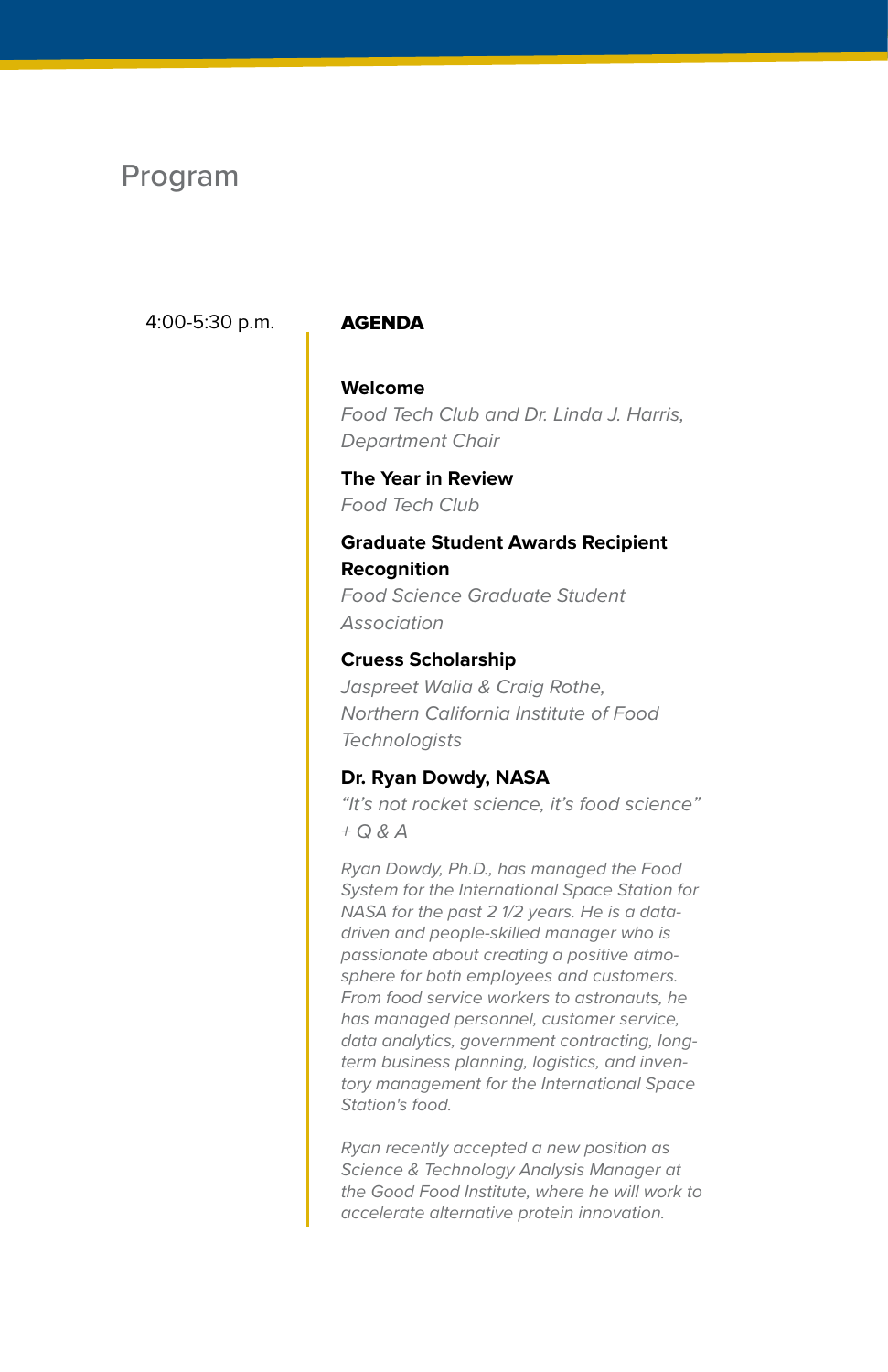## Scholarship Winners

#### **NCIFT Cruess Scholarship**

Thong Thomas Nguyen • Myhan Nguyen • Amber Sun • Mirai Miura • Lik Xian Lim • Mariah Mier • Nicholas Cheng • Saanya Gupta • Yuelei Fu

#### **Christine M. Bruhn Award in Consumer Food Science** Sushumna Canakapalli

**John C. Bruhn Dairy Foods Scholarship** Yuelei Fu

**Jacqueline Herbert Beckley and Leslie J. Herzog Scholarship** Katie Uhl • Minami Ogawa

#### **Lloyd Chan Award**

Amanda Sinrod • Erika Estrada • Ted O'Neill • Juliano Toniato • Sierra Durham

#### **Victor Chu University Fellowship**

Glory Bui •Sushumna Canakapalli • Sierra Durham • Jessica Hallstrom • Ming Yin Kwong • Andrew Marcus • Ted O'Neill • Nicholas Reitz • Natalia Ribeiro • Amanda Sinrod • Andrea Tam • Haruka Tomishima • Juliano Toniato • Katie Uhl • Ann-Dorie Webley

**Rose Drake Scholarship** Prairva Plepalakon

#### **Food Science Graduate Endowment**

Erika Estrada • Derrick Risner • Aidong Wang • Sierra Durham

#### **Food Science Leadership Board Scholarship** Ted O'Neill • Glory Bui

**Fresh Express** Yoonbin Kim • Xiran Li • Tate Lone • Sushumna Canakapalli • Amanda Sinrod • Cuong Nguyen • Katie Uhl • Erika Estrada • Ming Yin Kwong • Nicholas Reitz • Sophia Pinton • Chao Liao

**Julie Heil Scholarship** Shuyue Chen • Jennifer Hosiadi

**Chao L. Hsia Memorial Fellowship** Ruiye Yao

**Erika and Walter Jennings Graduate Student Fellowship**

Amanda Sinrod • Shiva Emami • Zhichao Zhang • Kathleen Luo

#### **Sherman Leonard Memorial Student Fund**

Amanda Sinrod • Juliano Toniato • Shiva Emami • Tate Lone • Katie Uhl • Sophia Pinton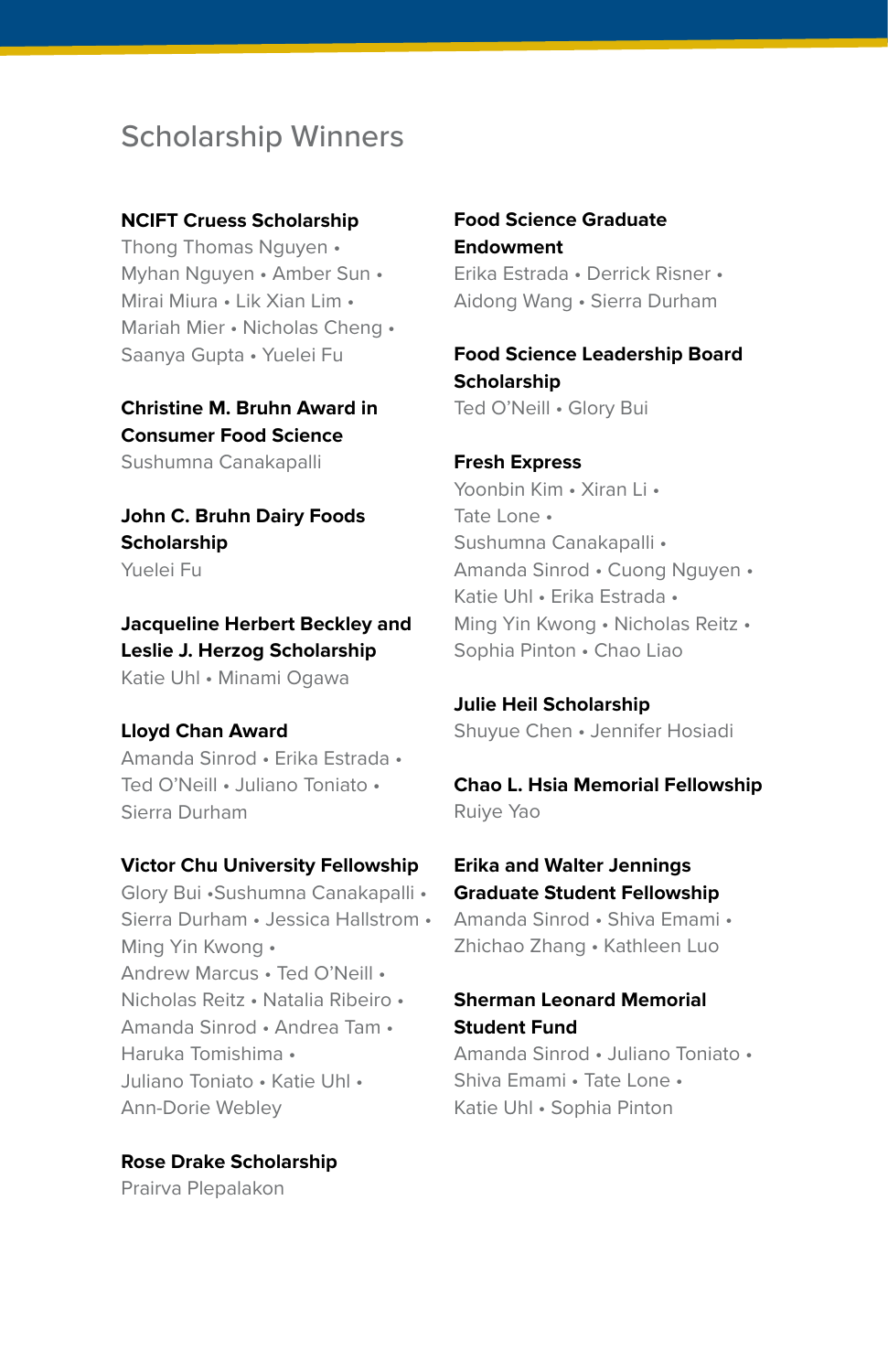#### **James and Marilyn Lugg Fellowship**

Tate Lone • Yoonbin Kim Xiran Li • Sushumna Canakapalli • Amanda Sinrod • Katie Uhl • Sophia Pinton • Erika Estrada • Cuong Nguyen • Ming Yin Kwong Nicholas Reitz • Chao Liao

#### **Bor Luh Memorial Scholarship**

Natalia Ribeiro • Juliano Toniato • Shiva Emami • Chao Liao • Yoonbin Kim • Xiran Li • Cuong Nguyen • Jiyoon Yi • Zhuosheng Liu

#### **George Marsh Scholarship**

Mary-Ann Chen • Joshua Ansel Matthew Sujanto • Xingrui Fan

#### **Margrit Mondavi Scholarship/ Fellowship**

Tate Lone • Amanda Sinrod • Katie Uhl • Cuong Nguyen • Ted O'Neill • Sierra Durham • Jiyoon Yi • James Bruner • Sophie Held • Emily Newman • Yu-Ping Huang

#### **Emil Mrak Memorial Scholarship**

Hanna Louvau • Jennifer Leonita Wijaya • Myhan Nguyen • Shuyue Chen

#### **Pangborn Memorial Award**

Hanna Louvau • Lik Xian Lim • Myhan Nguyen • Yuelei Fu • Jovian Ardianto • Mariah Mier • Vici Thahir • Daniel Schoonbrood •

Yeon Chu Paek • Elsie Golden • Anna Quigley • Joshua Ansel • Melissa Huang • Sarah Suriano • Gabriella Rogers • Keona Kanthatham

#### **R.M. Pinkerton Agricultural Marketing Graduate Award**

Ming Yin Kwong

### **Cecil F. and Martha C. Pinney Trust Award**

Yuan Chen • Jennifer Hosiadi

#### **Bernard S. and Alta G. Schweigert Scholarship**

Amanda Sinrod • Katie Uhl • Sierra Durham • Sophia Pinton • Shiva Emami • Erin Ford • Sydney Thomas

#### **George Stewart Memorial Award**

Jacob Folz • Jiexin Liang • Eric Stevens • Lei Wei • Sara Yeager • Derrick Risner • Aidong Wang • Yu-Ping Huang • Zhuosheng Liu • Minami Ogawa • Jessica Hallstrom • Andrew Marcus • Andrea Tam • Ruiye Yao • Erin Ford • Sydney Thomas • Zhichao Zhang • Kathleen Luo • Natalia Ribeiro • Haruka Tomishima • Ann-Dorie Webley • Yoonbin Kim • Xiran Li • Chao Liao • Sierra Durham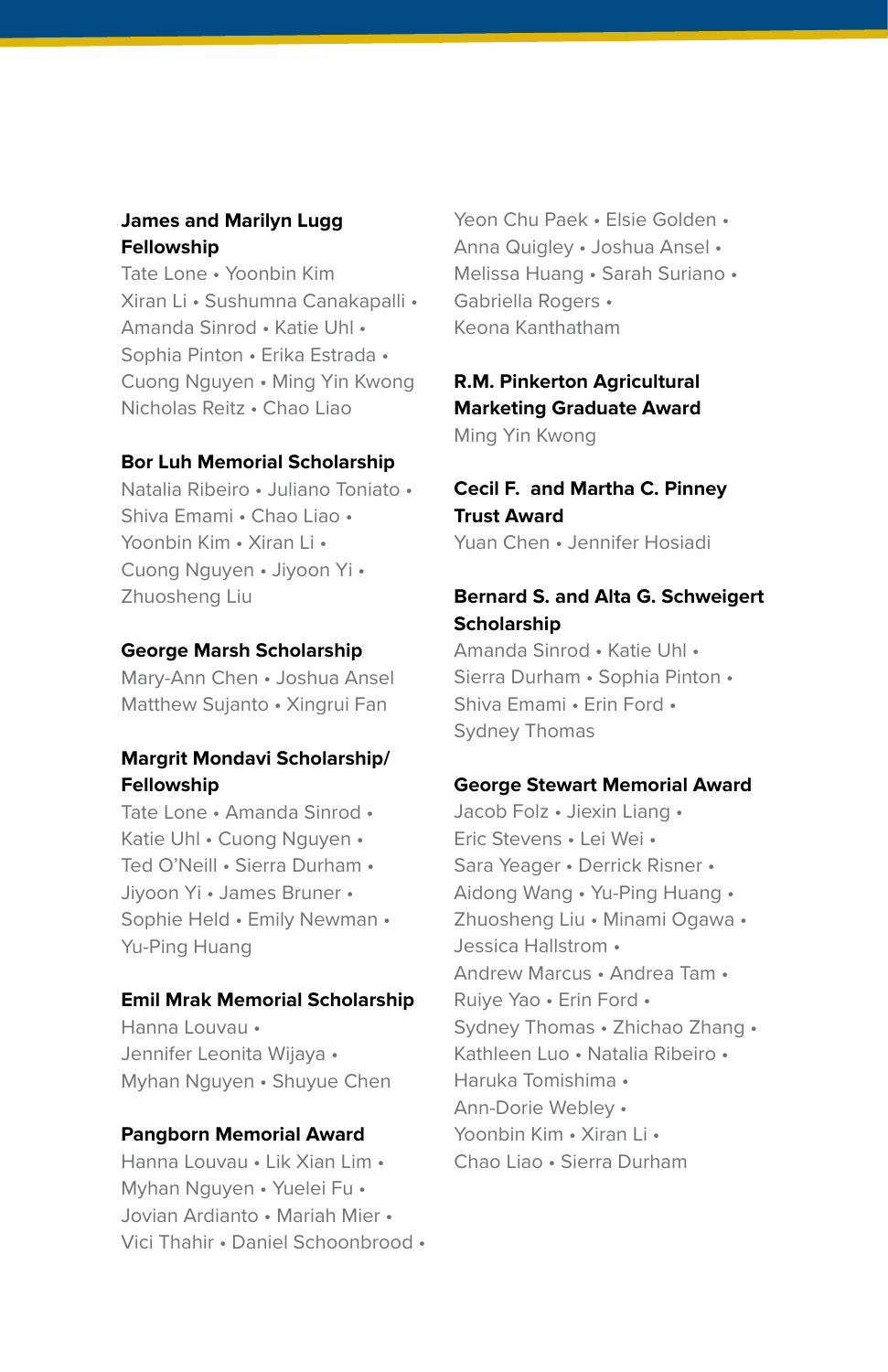## Graduate and Undergraduate Student Scholarship Winners



Aidong Wang



Amanda Sinrod



Amber Sun



Andrea Tam



Andrew Marcus



Anna **Quigley** 



Ann-Dorie Webley



Chao Liao



Cuong Nguyen



Daniel Schoonbrood



**Derrick** Risner



Elsie Golden



Emily Newman



Eric **Stevens** 



 Ericka Estrada



Erin Ford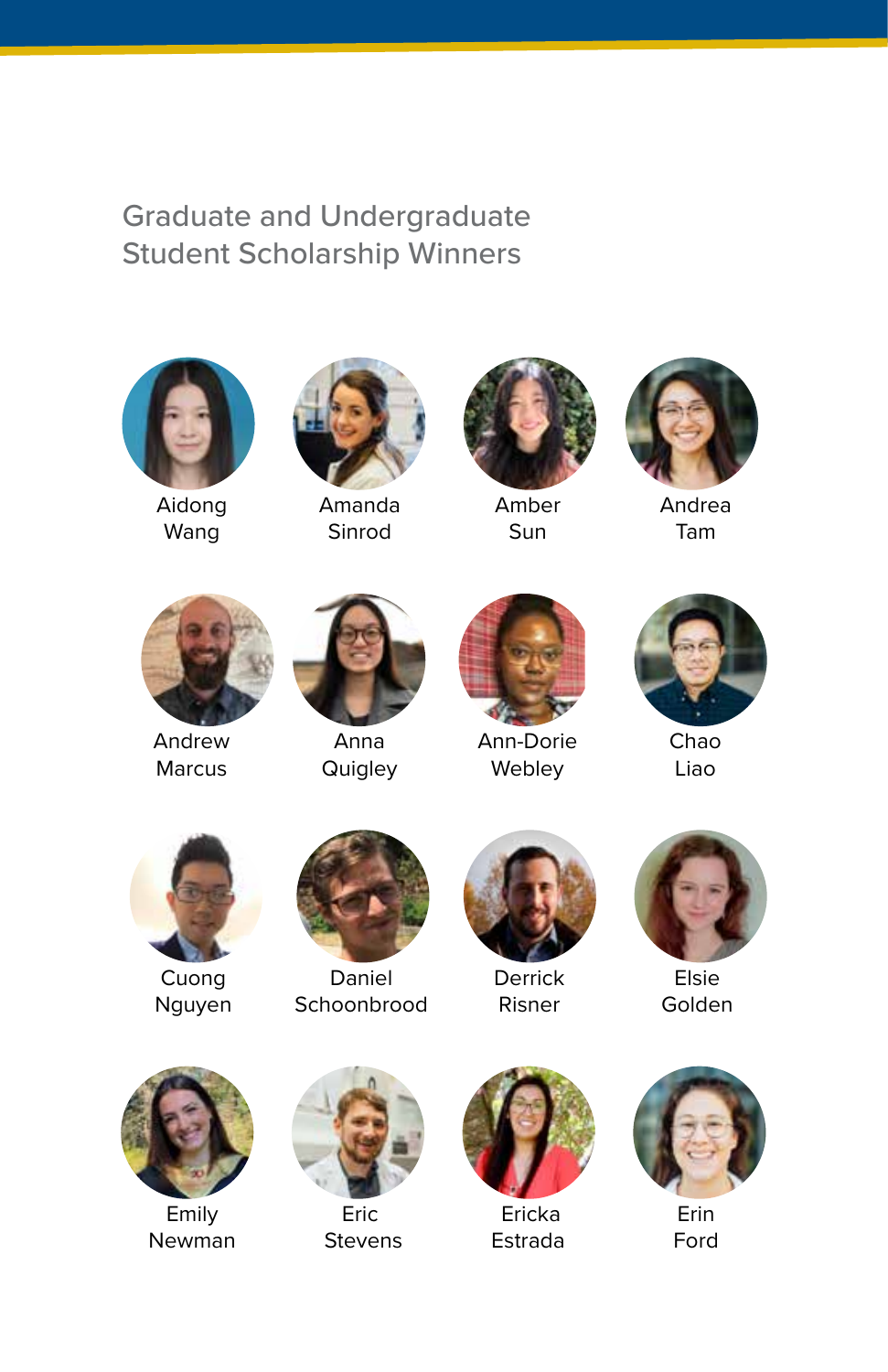

Gabriella Rogers



Glory Bui



Hannah Louvau



Haruka Tomishima



Jacob Folz



James Bruner



Jennifer Hosiadi



Jennifer Wijaya



Jessica **Hallstrom** 



Jessie Liang



Jiyoon .<br>Yi



Joshua Ansel



Jovian Ardianto



Juliano Toniato



Kathleen Luo



Katie Uhl



Keona Kanthatham-



Lei Wei



Lik Xian Lim



Mariah Mier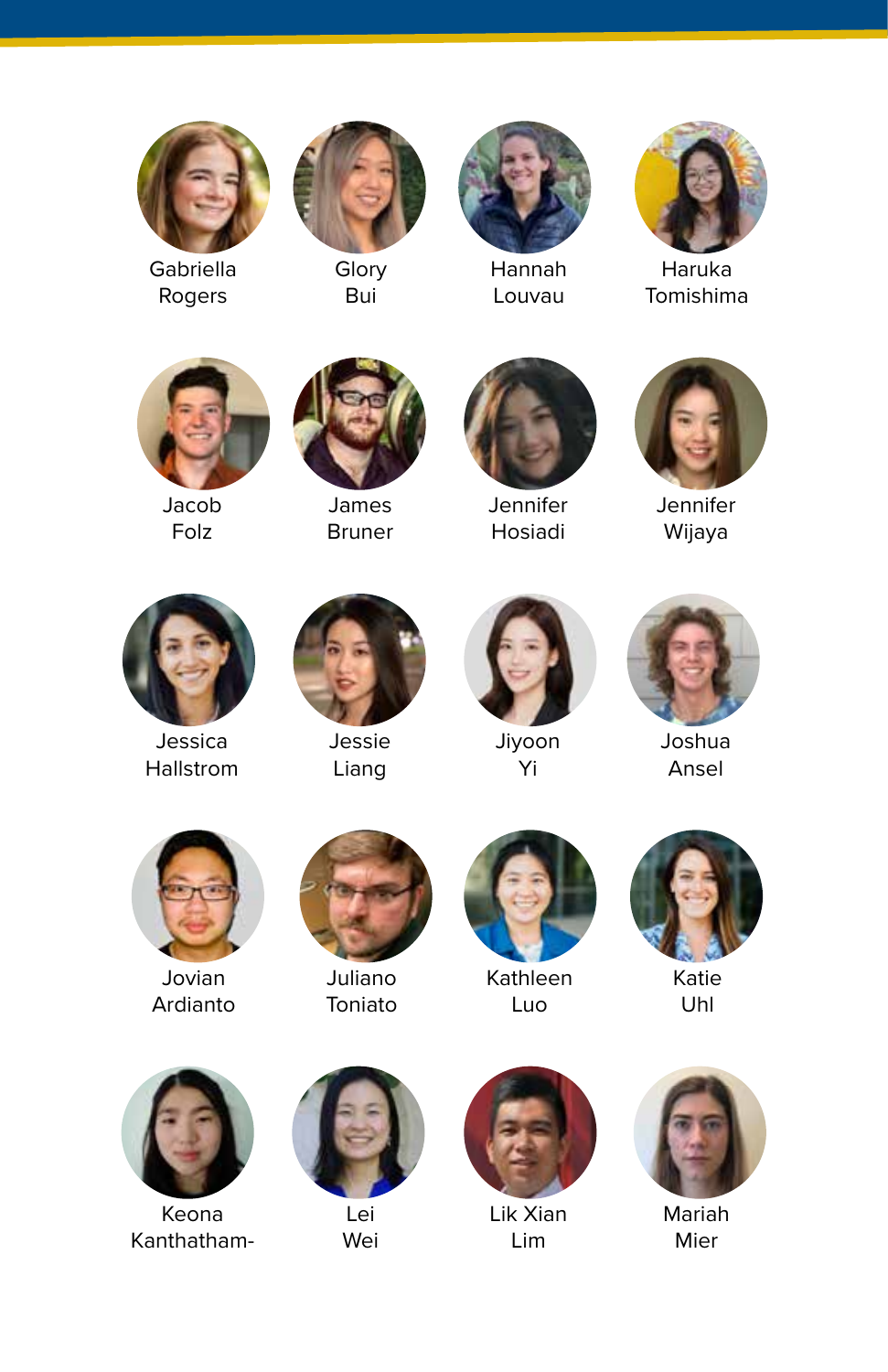

Mary-Ann Chen



Matthew Sujanto



Melissa Huang



Minami Ogawa



Ming Yin Kwong



Mirai Miura



Myhan Nguyen



Natália Ribeiro



**Nicholas** Cheng



Nicholas Reitz



Ruiye Yao



Saanya Gupta



Sara Yeager



Sarah Suriano



Shiva Emami



Shuyue Chen



Sierra Durham



Sophia Pinton



Sophie Held



Sushumna Kanakapalli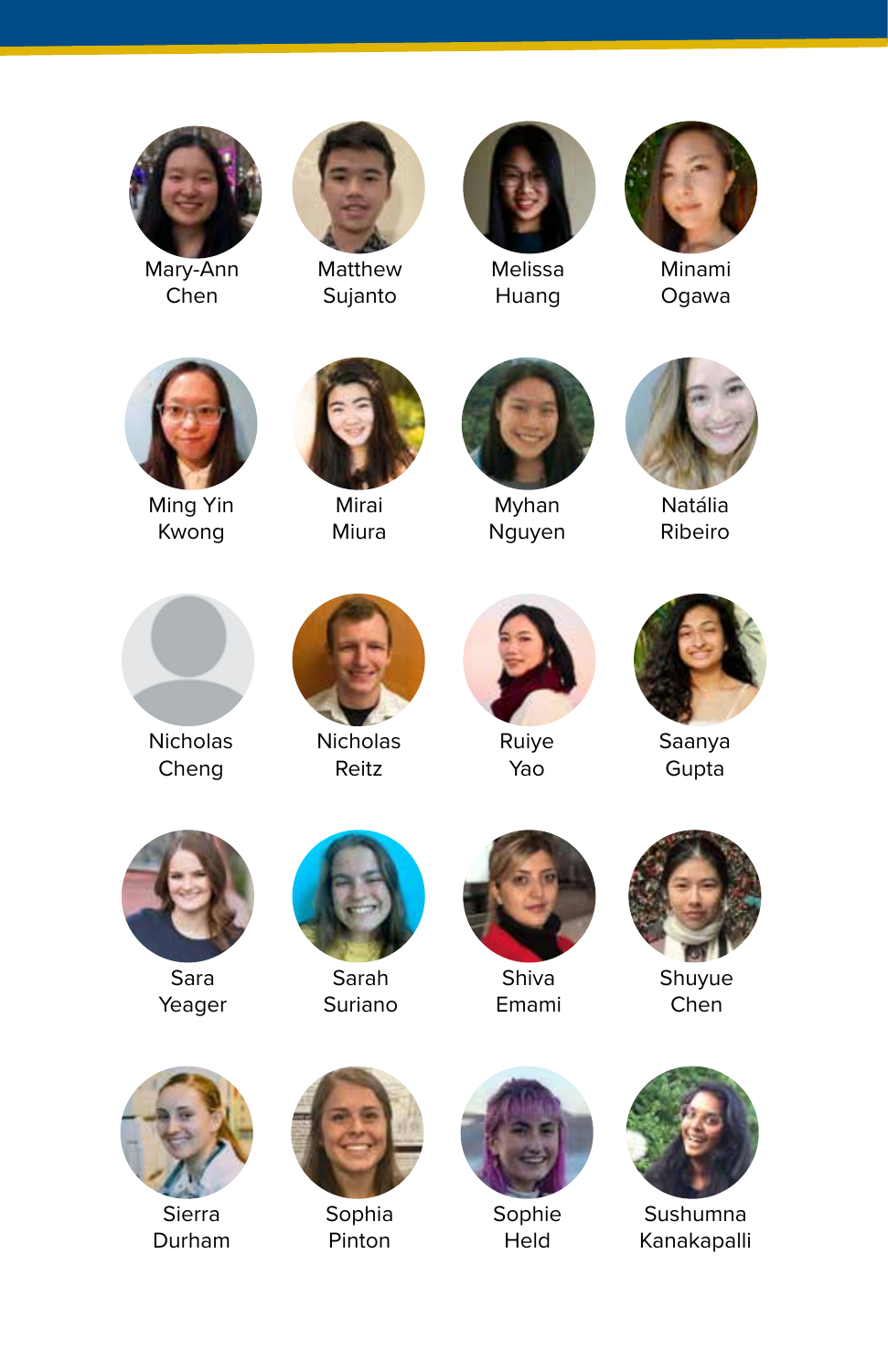

Thomas



Lone



Ted O'Neill



Thomas Nguyen



Vici Thahir



Xingrui Fan



Xiran Li



Yeon Chu Paek



Yoonbin Kim



Yuan Chen



Yuelei Fu



Yu-Ping Huang



Zhichao Zhang



Zhuosheng Liu



Prairva Plepalakon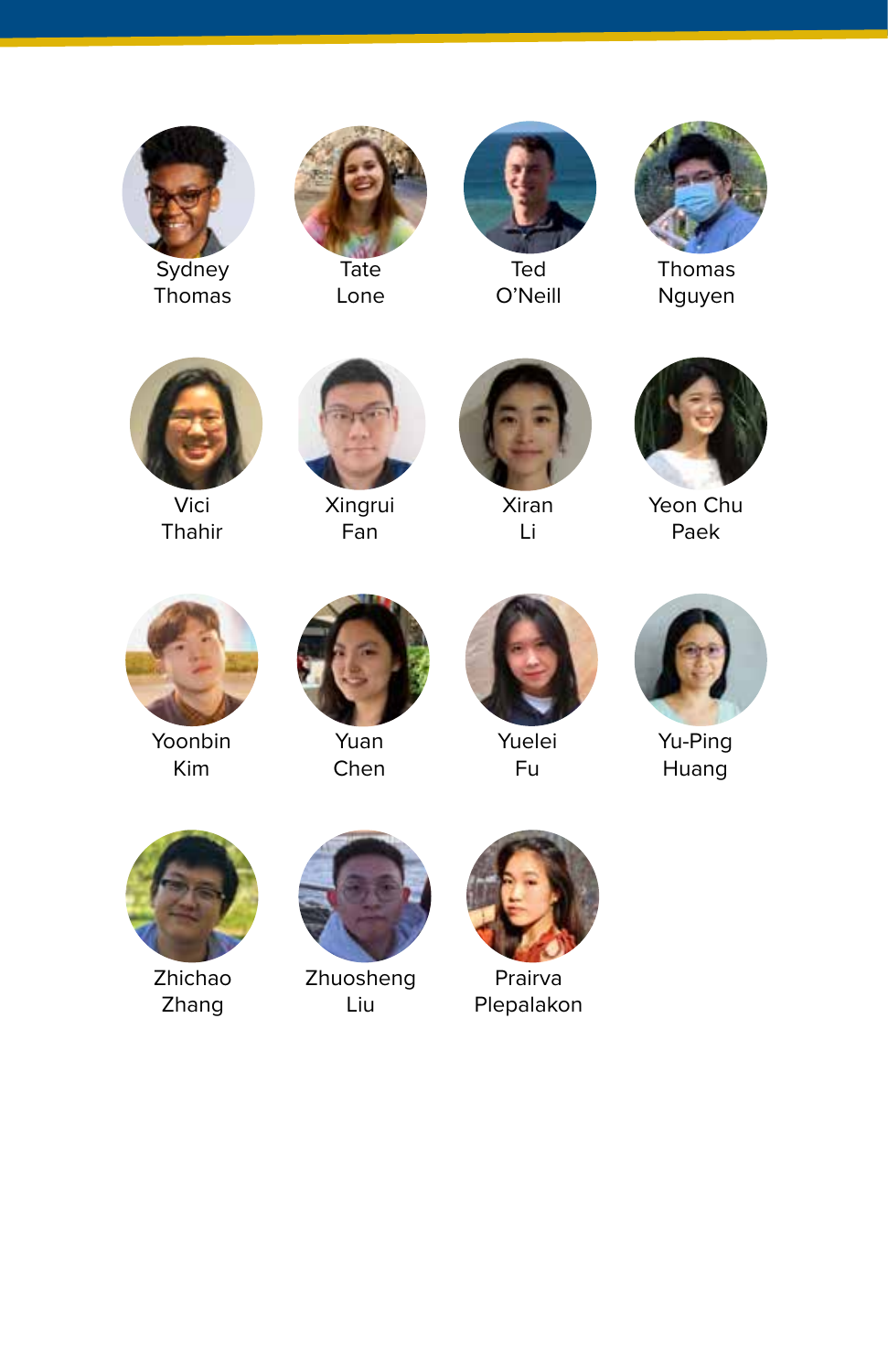## **Scholarship** & Award Descriptions

#### **BARRETT AND BUHLERT MEMORIAL FOOD SCIENCE TEACHING AWARD**

Professor Ericka Barrett was known as an outstanding teacher, scientist, colleague, advisor and mentor, central to food microbiology teaching and research at UC Davis. She modernized the food microbiology curriculum in the 80s; served as chair of the Department of Food Science in the 90s; and mentored numerous students. James Buhlert was the manager of the Food Science pilot plant when the couple met at UC Davis. They married in 1979. The Barrett and Buhlert Memorial Food Science Teaching Award honors their legacies. The fund was established in 2016 to support graduate students who have demonstrated a passion for teaching and mentorship of other students just as Ericka and Jim had during their tenures at UC Davis.

#### **JACQUELINE HERBERT BECKLEY AND LESLIE J. HERZOG SCHOLARSHIP**

The Jacqueline Herbert Beckley and Leslie J. Herzog Fellowship was created in 2012 by food science alumna Jacqueline Herbert Beckley and her husband, Leslie J. Herzog, as part of the Campaign for UC Davis and with matching support from the UC Davis Foundation. Jacqueline and Leslie have been active members of the Food Science and Technology Leadership Board and strong

supporters of the department and the food industry. The scholarship supports undergraduate or graduate students in Food Science.

#### **ALICE C. BRIDGE MEMORIAL SCHOLARSHIP**

This memorial scholarship was established in 1962 by a gift from Homer L. Bridge and is for students in the Department of Food Science and Technology.

#### **CHRISTINE M. BRUHN AWARD IN CONSUMER FOOD SCIENCE**

This award was endowed in 2013 by family and friends to honor Dr. Christine M. Bruhn's contributions to research on consumer issues in food safety and quality. Dr. Bruhn earned three degrees from UC Davis and went on to join Cooperative Extension from 1986 to 2014 as a Consumer Food Marketing Specialist in the Department of Food Science and Technology where she also directed the Center for Consumer Research. The Award supports an undergraduate student interested in consumer food science or a graduate student conducting research in consumer attitudes and behavior concerning food choice.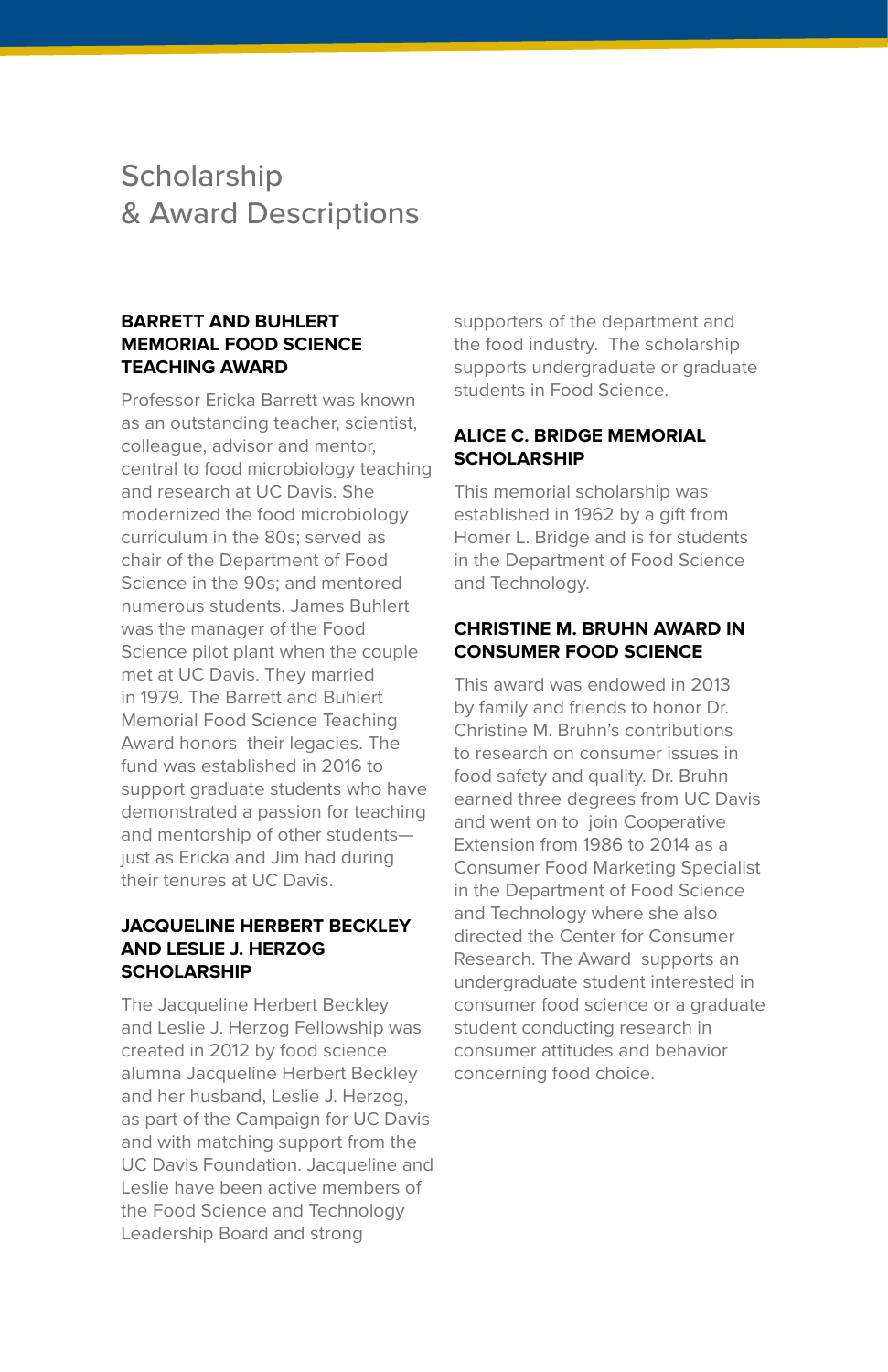#### **JOHN M. BRUHN DAIRY FOODS SCHOLARSHIP**

This scholarship is named in honor of John C. Bruhn, PhD, who served as a Dairy Foods Processing Specialist with Cooperative Extension in the Department Food Science and Technology until 2006. He began his career after receiving his PhD in dairy bacteriology-biochemistry from UC Davis in 1969. The endowment was established in 2007 with gifts from industry organizations including the California Association of Dairy Milk Sanitarians, the California Creamery Operators Association and the California Dairy Industries Association in addition to gifts from the Bruhn family. It is awarded to an undergraduate or Master's student with an interest in the dairy foods industry with preference given to Master's students.

#### **CARPENTER MEMORIAL SCHOLARSHIP**

Established in 1993 this scholarship endowment honors the memories of Cliff and Jane Carpenter and is available to students studying food science and technology or nutrition.

#### **LLOYD CHAN AWARD**

Lloyd G. Chan is a three time UC Davis alumnus with BS degrees in chemistry and food biochemistry, an MS in food science, and an education credential. He worked in the malting industry, then in law enforcement, and eventually as a high school teacher in Fairfield. Mr. Chan created the Lloyd Chan Award in 2019 for undergraduate or graduate students in food science.

#### **VICTOR CHU UNIVERSITY FELLOWSHIP**

This fellowship was established in 2012 in honor of the late scientist and entrepreneur Victor Chu who emigrated from Shanghai and Hong Kong in 1965. Dr. Chu received his MS and PhD from UC Davis, in Food Science and in Agricultural and Environmental Chemistry respectively. He worked exceptionally hard to fund his education, and hoped to make the path easier for those coming after him. The Fellowship is available to graduate students in the Food Science and Agricultural Chemistry Graduate Groups.

#### **NCIFT CRUESS SCHOLARSHIP**

This award was established by the Northern California Institute of Food Technologists in honor of late Professor of Food Science and Technology, William Vere Cruess, through a trust fund established by Marie Cruess. Professor Cruess was a pioneer in the production of fruit juice beverages, concentrates, and syrups. This award selection process is managed by the NCIFT on behalf of UC Davis.

#### **ROSE DRAKE AWARD**

This award was created in 1994 by Douglas Drake in honor of his mother, Rose Drake, who was involved in the California frozen food industry and also attended UC Davis. Mr. Drake is a graduate of the Department of Food Science and Technology at UC Davis and went on to a career as an attorney in Sacramento. The Award is designated to encourage students studying Food Science and Technology.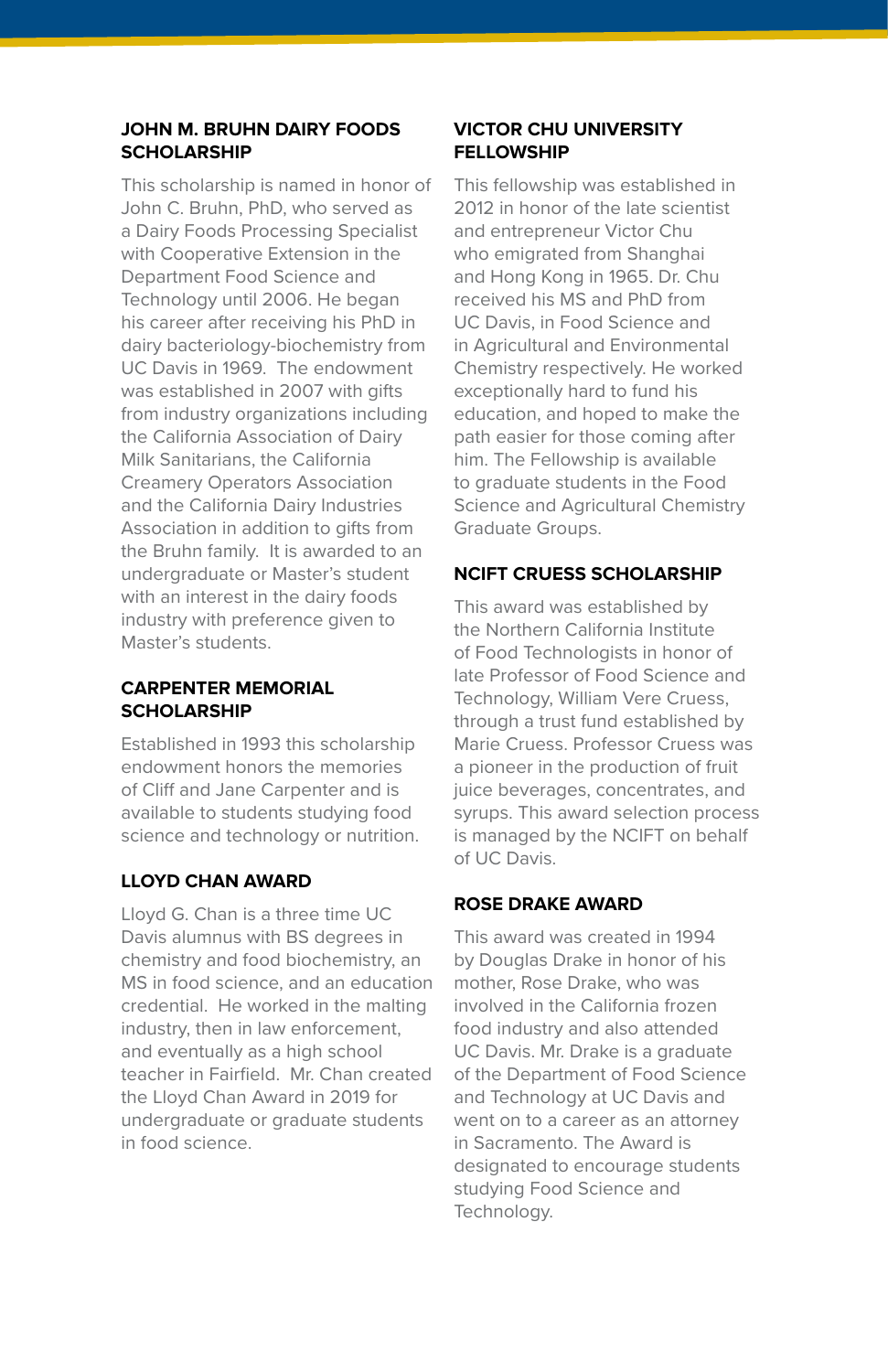#### **FOOD SCIENCE GRADUATE ENDOWMENT**

#### **FOOD SCIENCE LEADERSHIP BOARD SCHOLARSHIP**

The Food Science Leadership Board is composed of alumni and friends of the Department of Food Science and Technology from throughout the food industry. It provides the department ideas on how to best meet the needs of the food industry and society through an engaged teaching, research and outreach agenda. The Food Science and Technology Leadership Board Award was established in 2013 by the members of the Leadership Board to support undergraduate and/or graduate students in food science.

#### **FRESH EXPRESS GRADUATE AWARD**

The Fresh Express Graduate Award was endowed in 2007 with a gift from Chiquita Brands, at the time, the owner of the Salinas-based Fresh Express Company. Fresh Express was a pioneering company in the development of packaged salads. The award is given annually to support one or more graduate students in the Food Science Graduate Group.

#### **IRWIN GIBBS FOOD INDUSTRY FOUNDATION SCHOLARSHIP**

This scholarship dates back to 1956 and is thought to be the oldest scholarship associated with the Department of Food Science and Technology. Originally known as the Foodsters Scholarship, it was renamed in 2012 to acknowledge Irwin Gibbs, founder of the Foodsters and a proud former student of Emil Mrak. The Foodsters Scholarship was endowed in perpetuity in 1990 and

members of the group, now known as the Food Industry Foundation, continue to raise money for the scholarship and honor student recipients at their annual Cioppino Feed. This scholarship is for UC Davis undergraduates majoring in Food Science and Technology, Nutrition Science and/or Agricultural Economics and interested in a career in food marketing or management.

#### **JULIE HEIL SCHOLARSHIP**

This scholarship is named in honor of Julianna Heil, a UC Davis Food Science alumna and retired staff research associate. The endowment was established in 2005 by her colleagues after her death. The scholarship is for undergraduate Food Science students interested in the fields of food processing and preservation and/or food safety.

#### **CHAO L. HSIA MEMORIAL FELLOWSHIP**

Chao Hsia received his M.S. in Food Science from UC Davis, and worked for Professor Claypool in Pomology for 3 years. He made contributions to wine chemistry and anthocyanin pigments in free stone peaches. The fellowship in his honor was established in 2000 by a gift from his son, Thomas Hsia in memory of his father. The Fellowship is used to support graduate students majoring in Food Science.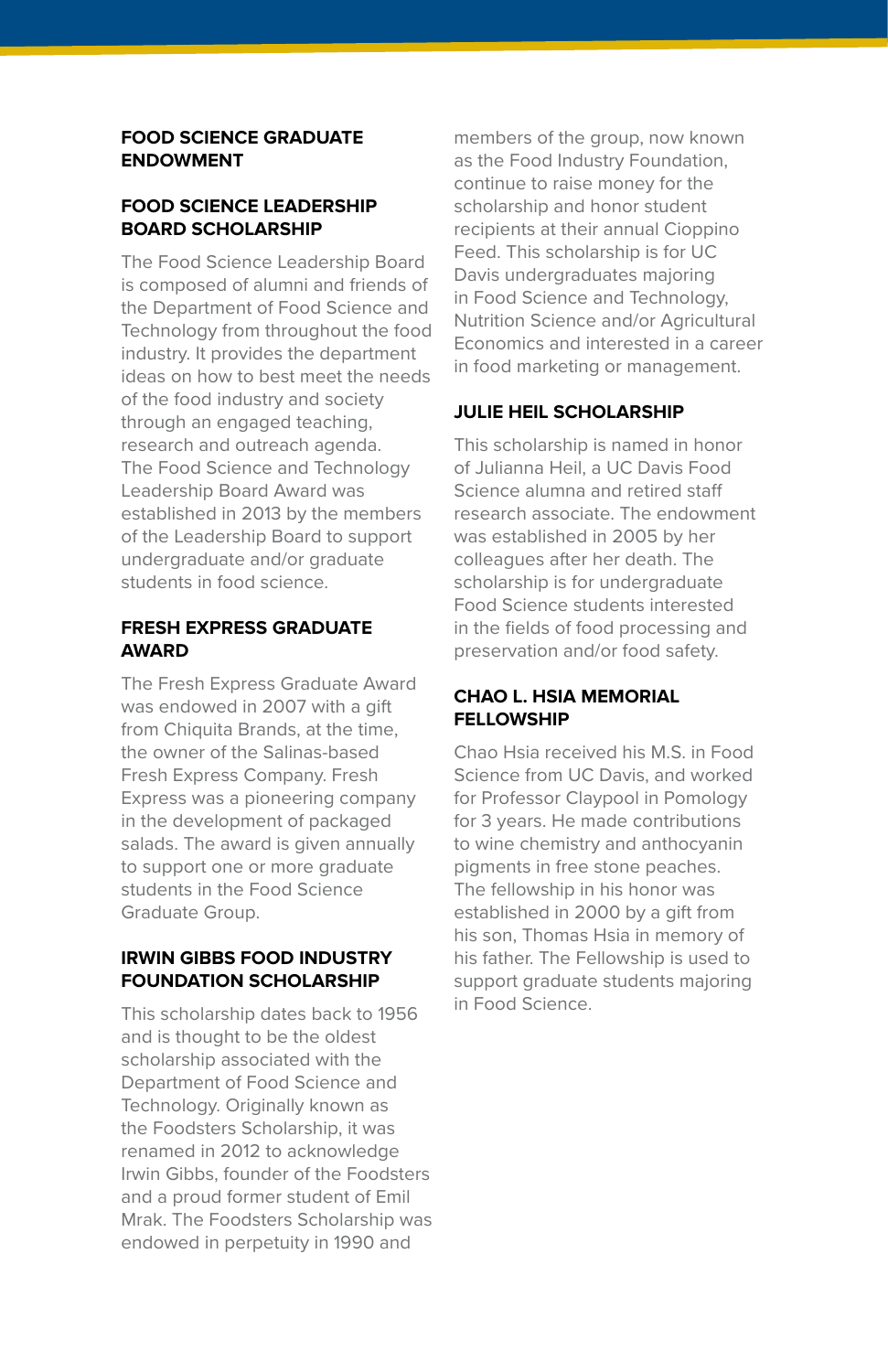#### **ERIKA AND WALTER JENNINGS GRADUATE STUDENT FELLOWSHIP**

This fellowship was established in 2010 by Professor Emeritus Walter Jennings whose 38 year career at UC Davis went from undergraduate student to emeritus Professor. Dr. Jennings's interest in flavor chemistry led him to develop new technologies to study the chemical composition of flavor. Along with USDA collaborators, he built the first gas chromatograph and he went on to co-found J&W Scientific which eventually sold to Agilent Technologies. The Jennings Fellowship supports outstanding students in the Food Science and/ or Agricultural Chemistry Graduate Groups.

#### **LAGUNITAS FOUNDATION AWARD**

This award was endowed in 2014 with a gift from the Lagunitas Brewing Company. It was the first student support fund associated with the malting and brewing program at UC Davis and is available to undergraduate or graduate students in food science. The awardee is selected based on their academic excellence, interest in a brewing career and performance in the annual Iron Brew competition.

#### **SHERMAN LEONARD MEMORIAL STUDENT FUND**

Sherman Leonard was a food technologist in the department from 1951-1982. He devoted his life work to preserving perishable foods, improving their availability and quality. In 1985 friends and family endowed this award for graduate or undergraduate food science students with preference given to students interested in the processing of fruits and vegetables.

#### **JAMES AND MARILYN LUGG GRADUATE STUDENT AWARD**

James Lugg, a former Cooperative Extension Advisor and long time supporter of the University of California established this award with his wife, Marilyn, in 2013 with support from the UC Davis Foundation. The James and Marilyn Lugg award is given annually to a student in the Food Science Graduate Group and is awarded together with the Fresh Express Award recognizing Jim's early and innovative work in Salinas on leafy greens and packaged salad and his close relationships with that industry.

#### **BOR LUH SCHOLARSHIP FUND**

Dr. Bor Luh joined the faculty of the UC Davis Department of Food Science and Technology in 1952 as a researcher and lecturer. Throughout his career and even after his retirement from the university in 1986, he displayed a remarkable generosity in welcoming students and foreign scholars into his lab to do research in the area of fruit and vegetable processing. He mentored more than 100 graduate students, many of whom returned to their home countries to hold important positions in universities, government and industry. In 2002 friends and family established a memorial scholarship in his name to support students in Food Science and Technology.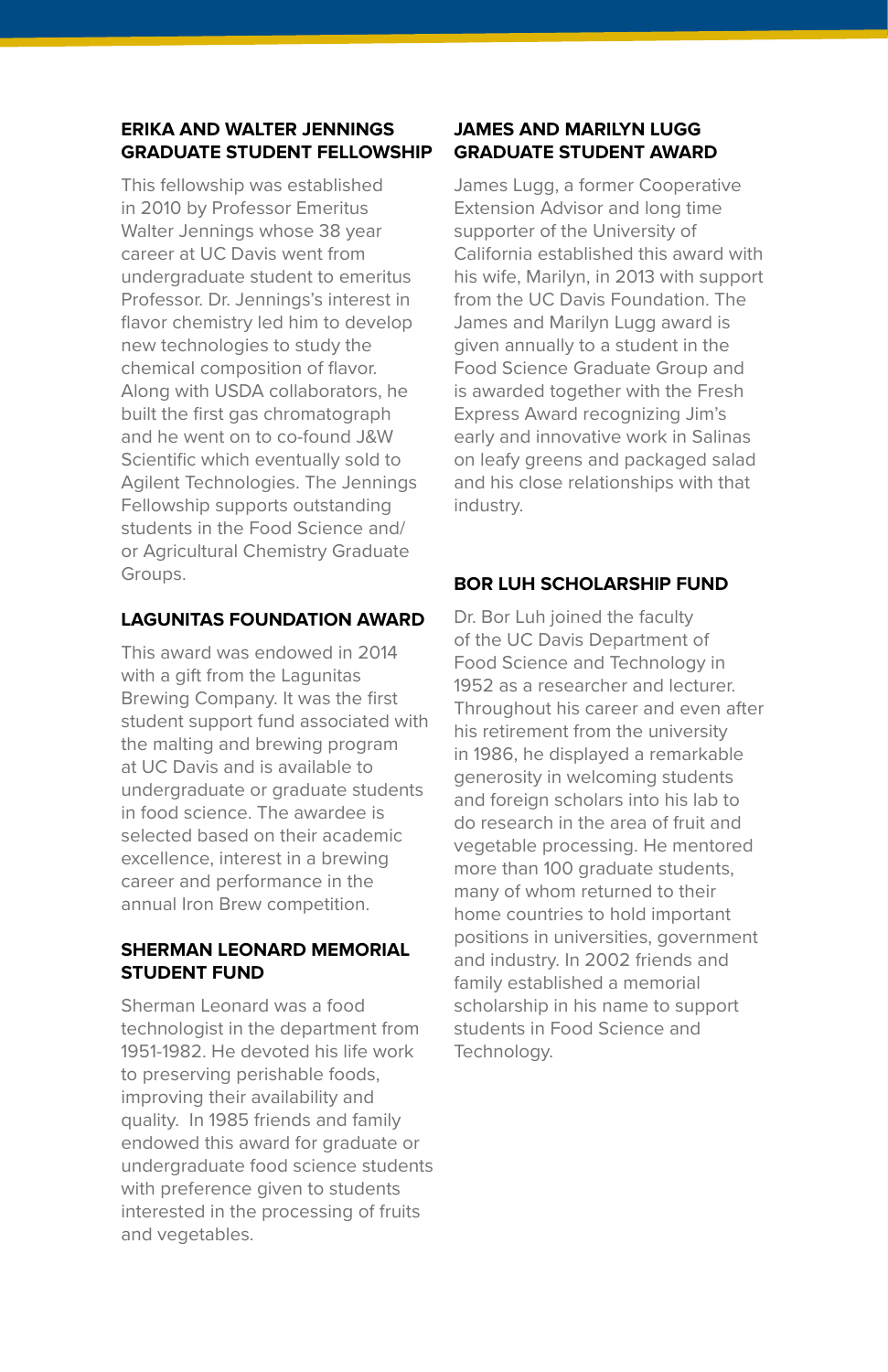#### **GEORGE MARSH SCHOLARSHIP**

Professor Marsh was one of the first faculty members in the Department. He was an authority on fruit and vegetable processing, and winemaking, and was a charter member of the Institute of Food Technologists. The endowment in his honor was established in 1994 by gifts from his daughters. The scholarship is to support undergraduates in Food Science and Technology.

#### **MARGRIT MONDAVI SCHOLARSHIP/FELLOWSHIP**

The Margrit Mondavi Scholarship and Fellowship Fund was made possible by a generous donation in 2017 from the late philanthropist Margrit Mondavi. Mrs. Mondavi and her husband, Robert, were wine industry pioneers and benefactors who created the Robert Mondavi Institute for Wine and Food Science at UC Davis. The scholarships/ fellowships are designated to benefit graduate or undergraduate students in the departments associated with the Robert Mondavi Institute: Food Science and Technology and Viticulture and Enology.

#### **EMIL MRAK MEMORIAL SCHOLARSHIP**

Emil M. Mrak came to Davis in 1951 to serve as Chair of the Department of Food Science and Technology and was internationally known for his work on the preservation of foods and the biology of yeasts. He was Chancellor at Davis from 1959 to 1969 and presided over a tremendous period of campus growth. At the time of his death in 1987, friends and associates established this scholarship to honor his memory. It is for students studying

in the field of food science and technology.

#### **NATE MLYNIEC MEMORIAL SCHOLARSHIP**

When establishing this memorial scholarship together with friends and family, Vicky and Paul Mlyniec shared, "We are grateful that our son was accepted to UC Davis. Nate's life was cut short when he died in a car accident on August 10, 2007. We wish to honor his memory and his excitement about attending UC Davis as a food science major, where he could combine his love of chemistry and cooking." Today the Nate Mlyniec Memorial Scholarship is available to support current food science students.

#### **PANGBORN MEMORIAL AWARD**

This award endowment was established in 2019 to honor Professor Rose Marie Pangborn, a sensory scientist in the Experiment Station from 1955 until her death in 1990. She is remembered as a caring teacher and pioneer in the field of sensory science. The endowment was created by a gift from one of Dr. Pangborn's former students, Joel Franklin, and his wife, Marilyn. The Pangborn Memorial award is for an outstanding undergraduate or graduate student in Food Science.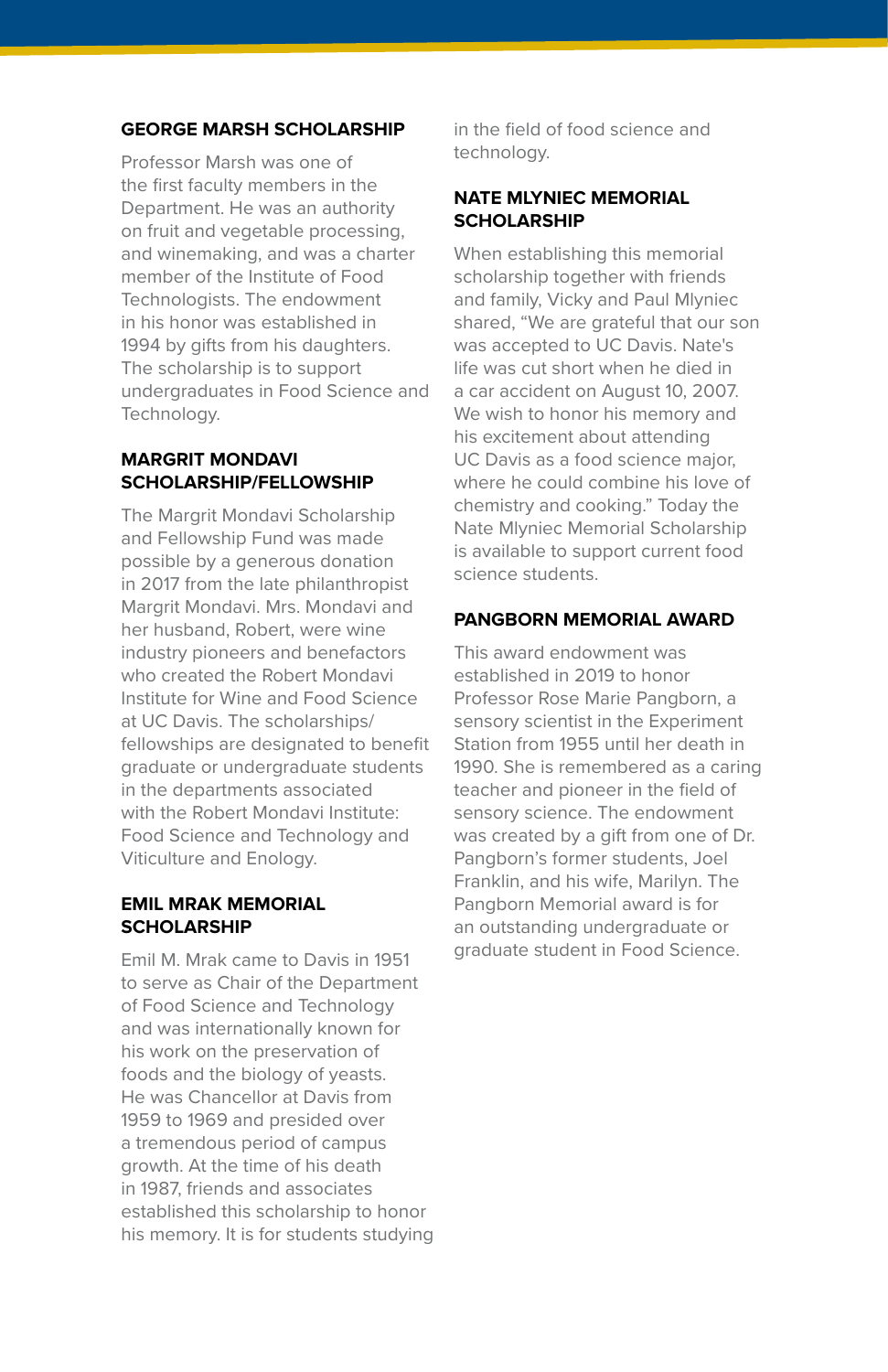#### **DAVID D. PEEBLES SCHOLARSHIP FUND**

In 1957 James R. Bancroft created the David D. Peebles Scholarship fund as a birthday surprise for his friend David Peebles. The scholarship recognizes Mr. Peebles's "many outstanding contributions to the food industry and also in appreciation of the warm and human personal qualities which accompany his scientific genius." Today, the scholarship is available to students studying food science, agricultural engineering and/or poultry husbandry.

#### **R.M. PINKERTON AGRICULTURAL MARKETING GRADUATE AWARD**

This award was established in 2008 by family, colleagues and friends, to honor the legacy of Ralph Pinkerton, Founding President of the California Avocado Commission, a marketing genius who brought California avocados to national prominence through nutritional awareness, cobranding, mass advertising, and other pioneering marketing strategies. The scholarship is available to undergraduates in the College of Agricultural and Environmental Sciences studying fields related to agricultural marketing.

#### **CECIL F. AND MARTHA C. PINNEY TRUST AWARD**

In 2007 UC Davis received a gift from the Cecil F. and Martha C. Pinney Trust to establish an endowed scholarship for the Food Tech Club in the names of the late Cecil and Martha Pinney. The club elected to grant this award to active members who also achieve academic excellence.

#### **BERNARD S. AND ALTA G. SCHWEIGERT SCHOLARSHIP**

Bernard Schweigert joined the faculty of the Department of Food Science and Technology and served as Department Chair from 1970 to 1988. Dr. Schweigert was instrumental in establishing the Department's PhD program, was a pioneer in the study of irradiation to preserve the nutritive value of foods, and was noted for his efforts to improve the quality of the world food supply. Colleagues of Dr. Schweigert established this scholarship in conjunction with a symposium to mark the conclusion of his service as Chairperson and in memory of his wife, Alta. Dr. Schweigert passed away in 1989. The scholarship is for students majoring in Food Science. The Scholarship recognizes students who have shown leadership in addition to academic achievement.

#### **CHARLES AND SHARON SHOEMAKER INTERNATIONAL GRADUATE STUDENT SUPPORT AWARD**

The Charles and Sharon Shoemaker International Graduate Student Support Award was established in 2011 to annually recognize one or more outstanding international students enrolled in the Food Science Graduate Group and with a research advisor in the Department of Food Science and Technology. Charlie and Sharon Shoemaker spent their careers associated with the Department. Charlie was on the faculty from 1978-2013 studying food texture and served as Department chair for 10 years. Sharon was a founding director of CIFAR the California Institute for Food and Agriculture Research associated with the Department.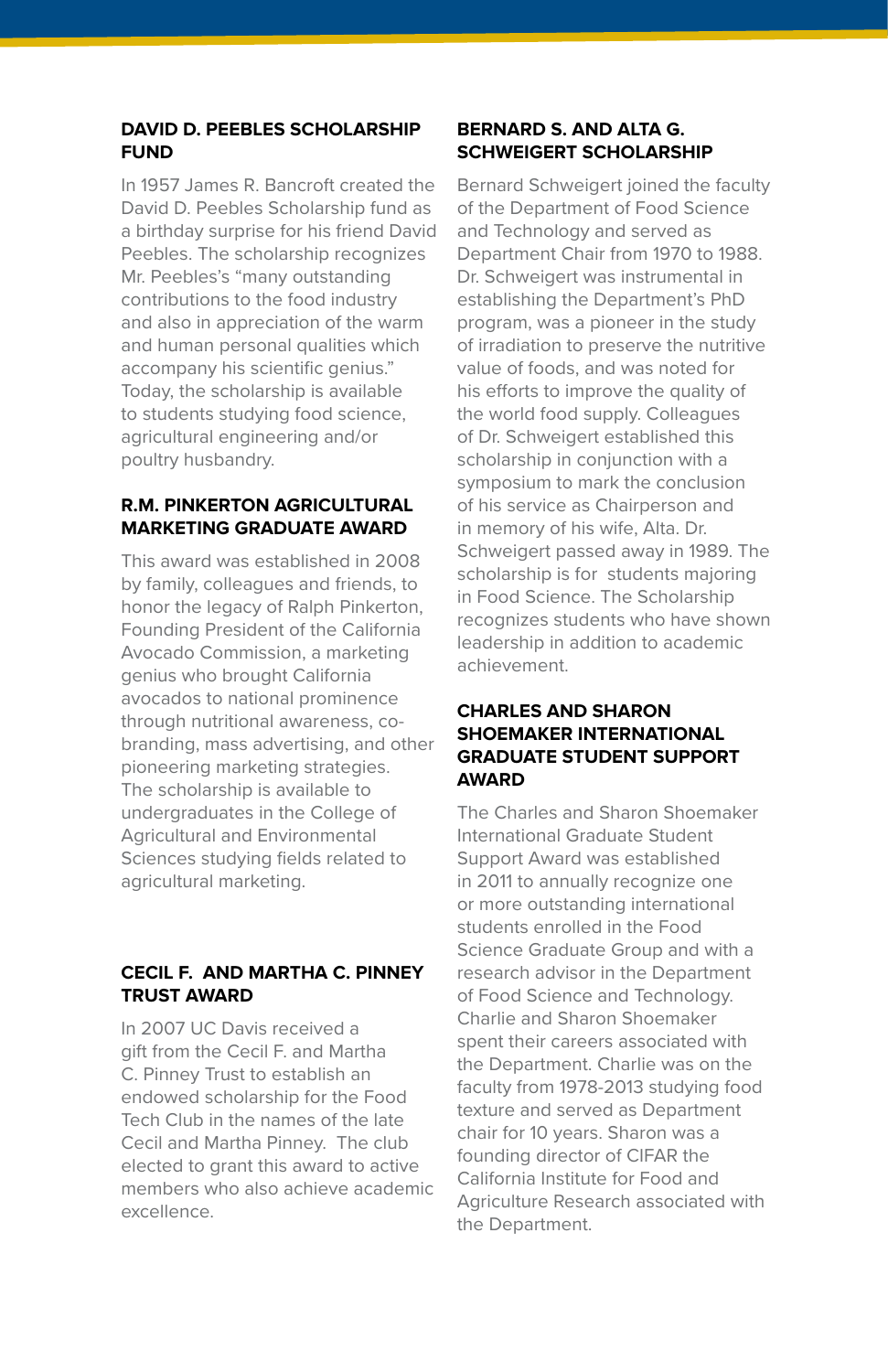#### **GEORGE STEWART MEMORIAL AWARD**

This endowment was established in 1985 by Grace Stewart in honor of her late husband Dr. George Stewart who was a faculty member from 1951 to 1975. He began in the Department of Avian Sciences and then served as chair of the Department of Food Science and Technology. He was named Director of the Food Protection and Toxicology Center and became chair of the new Department of Environmental Toxicology before returning to Food Science. Dr. Stewart's research related primarily to the processing and preservation of poultry and eggs and he authored more than 75 papers and co-authored the textbook Introduction to Food Technology. The Stewart Memorial Award is for undergraduate or graduate students in food science.